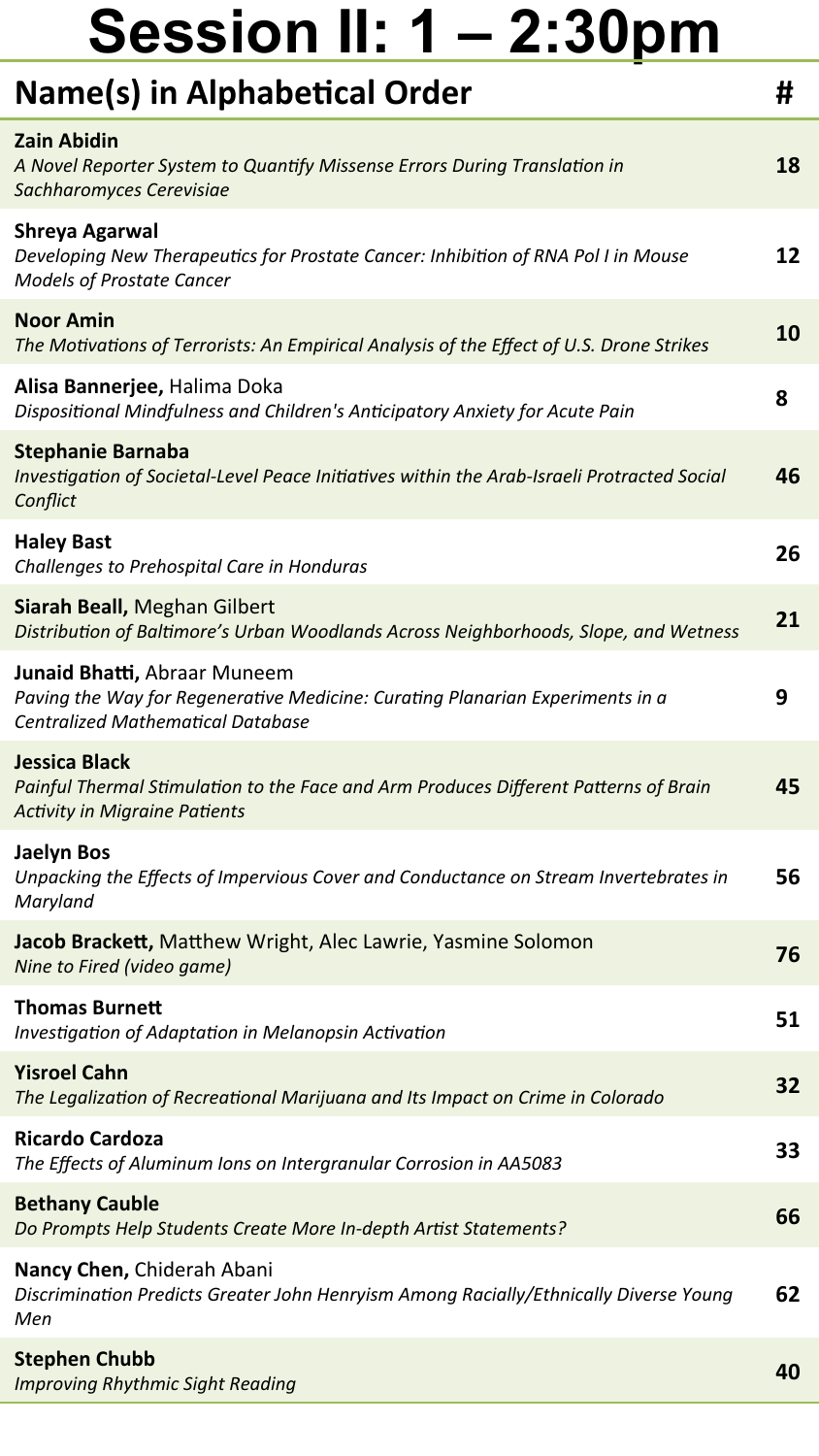| Name(s) in Alphabetical Order                                                                                                                     | Ħ  |
|---------------------------------------------------------------------------------------------------------------------------------------------------|----|
| <b>Federico Cifuentes-Urtubey</b><br>Is Turbulence Affecting Your Network?                                                                        | 39 |
| Erika de Jesus, Jasper Simitz<br>The Culturalization of the Haka                                                                                  | 17 |
| Jason deBernard, Eric Schumm, Estee Chaimson, Seth Topper<br><b>Junkyard Drive</b>                                                                | 73 |
| <b>Natalie DeNigris</b><br>X-Ray Variability in Resolved Jets from Black Holes                                                                    | 79 |
| <b>Samantha Durbin</b><br>Size of a Storm: An Analysis of Size Distribution of Atlantic Hurricanes since 1988                                     | 60 |
| <b>Khizra Ehsan</b><br>Ionic Activity of Alpha-Hemolysin, a Transmembrane Protein                                                                 | 65 |
| Chiamaka Ekwunazu, Maya Hale, Alexis Sutton<br>The Influence of Social Support on Pain-related Brain Activity                                     | 28 |
| Alex Estrada, Ajay Jani<br>Comparing Physiological and Molecular Characteristics of Prostate Cancer between<br><b>BMPC and NBMPC Mouse Models</b> | 29 |
| <b>Tania Evans</b><br>Building a Process-Path Model of Zirconium-Niobium                                                                          | 5  |
| <b>Arissa Falat</b><br>Design, Synthesis, and Biological Evaluation of Flexible Acyclic Nucleoside Analogues for<br><b>Antiviral Therapeutics</b> | 54 |
| Sarah Folus<br>Leveling Up the Playing Field                                                                                                      | 59 |
| <b>Meheret Gebreegziabher</b><br>Structural Analysis of Melanopsin Activation Using Electron Paramagnetic Resonance<br>Spectroscopy               | 13 |
| <b>Tori George</b><br>Improving Science Claim and Evidence Reasoning in High School Science Students                                              | 11 |
| <b>Lillian Getachew</b><br>Predictive Model for Bovine Lameness Condition Using Three-directional Limb Movement<br>Variables                      | 23 |
| <b>Adam Goad</b><br>Temperature Dependency of Viscoelastic Flows in Simple Liquids Generated by Vibrating<br><b>Nanostructures</b>                | 44 |
| <b>Danielle Goldstein</b><br><b>Improving Student Writing</b>                                                                                     | 6  |
| <b>Shanelle Grier</b><br>The Impact of Sexualization in Videogames on Objectified Body Consciousness in Women                                     | 41 |
| Amelia Hallworth, Benjamin Sparklin<br>Investigating Circadian Control of the Defense Gene TGA3                                                   | 4  |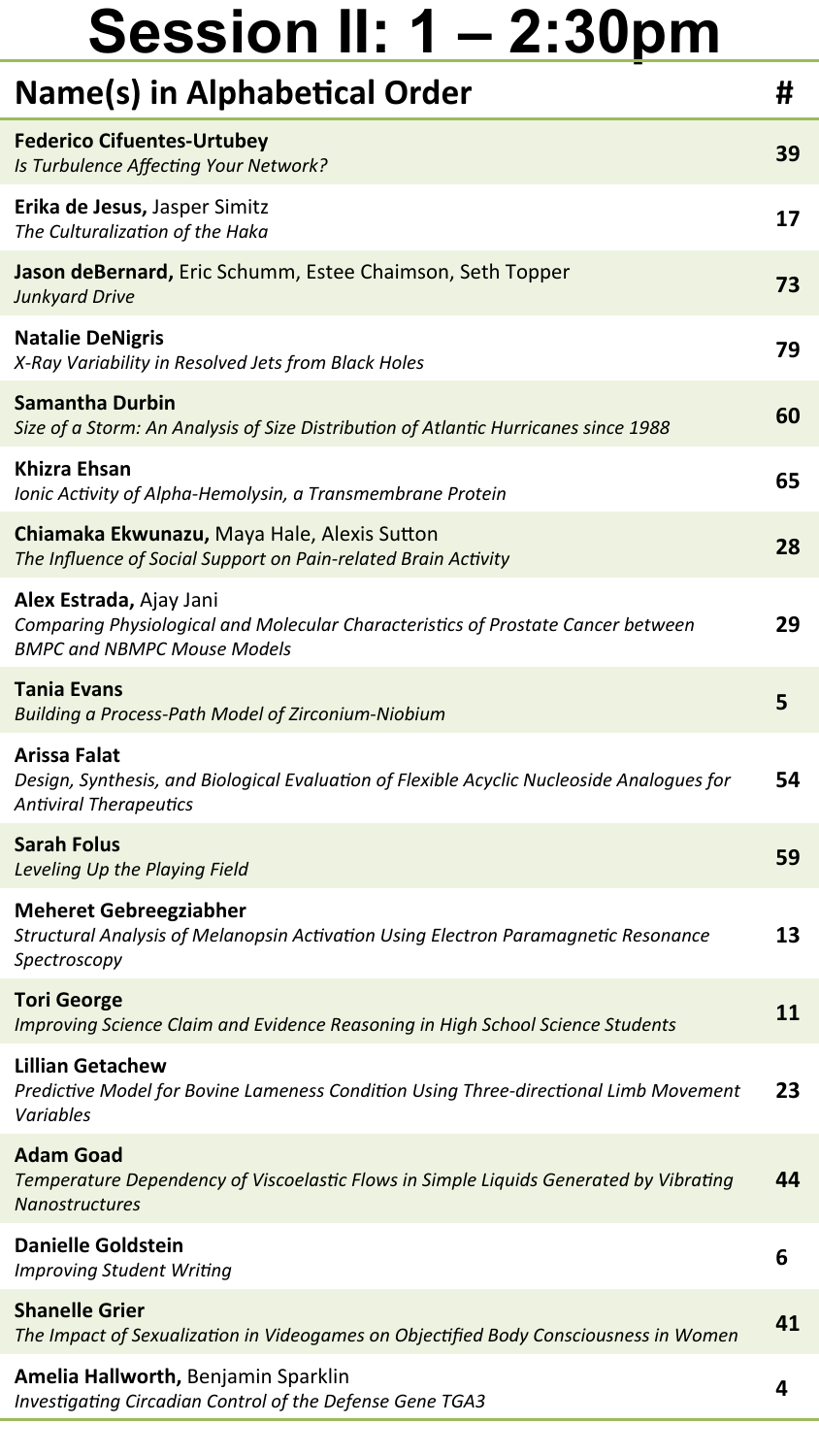| <b>Name(s) in Alphabetical Order</b>                                                                                                                   | #  |
|--------------------------------------------------------------------------------------------------------------------------------------------------------|----|
| Dana Hamerla<br>Creating Independent Learners by Combating Learned Helplessness In Pre-Algebra<br><b>Students</b>                                      | 69 |
| Samantha Herath<br>A Continuous Mathematical Framework for Biological Shapes Formation                                                                 | 50 |
|                                                                                                                                                        | 3  |
| <b>Jason Hughes</b><br>Variation in Population Heterogeneity of S. cerevisiae due to gal3                                                              | 57 |
| Oluwagbotemi Igbaroola<br>"Smoke What?": Examining the Smoking Identity of Black Youth and Young Adults                                                | 24 |
| <b>Jessica Jang</b><br>Sex Differences in Pressure Pain Threshold among Children                                                                       | 64 |
| <b>Wagar Khan</b><br>Effect of Vitreomacular Adhesion on Treatment Outcomes in the Ranibizumab for Edema<br>of the Macula in Diabetic Patients         | 82 |
| <b>Euibin Kim</b><br>Rehabilitation and Aftercare Procedures for Female Ex-offenders in Malaysia                                                       | 67 |
| Justyna Kurbiel, Tory Van Dine, Jim Bilbrey, Robert Bradshaw<br>Salty Seagull (3-D Competitive Game)                                                   | 74 |
| <b>April Jay Laranang</b><br>The Effect of Quantum Dot Structure on the Viability of Danio rerio                                                       | 63 |
| Alec Lawrie, Andrea Wozniak, Chris Hamer, Conrad Etherton<br><b>UMBC Game Developers Club 2016-2017 Projects</b>                                       | 78 |
| <b>Andrew Le</b><br>One Step At a Time: Subcellular localizations of Enzymes involved in Human Glucose<br>Metabolism                                   | 43 |
| <b>Jessie Maes</b><br><b>The Poor Man's Mosaic</b>                                                                                                     | 1  |
| <b>Ugonna Mbaekwe</b><br>Characterizing Protein:RNA Interactions that Nucleate HIV-1 Viral Assembly                                                    | 61 |
| <b>Kenechukwu Mbonu</b><br>Plasticity of Delta Containing GABAa Receptors and the Development of Maladaptive<br><b>Behaviors After Social Drinking</b> | 25 |
| <b>Megan Mellon</b><br>Pre-Kindergarten Children's Narrative Comprehension and Relationship with Vocabulary<br>Knowledge and Literacy Practices        | 83 |
| <b>Daniel Morris</b><br>Structural Determination of the HIV-1 RRE-Rev Complex by NMR                                                                   | 15 |
| Jamar Nash, Naqiya Ghulamali<br>Disclosure of Criminal Justice System Involvement: Relations to Social Support, Self-<br>esteem and Stigma             | 47 |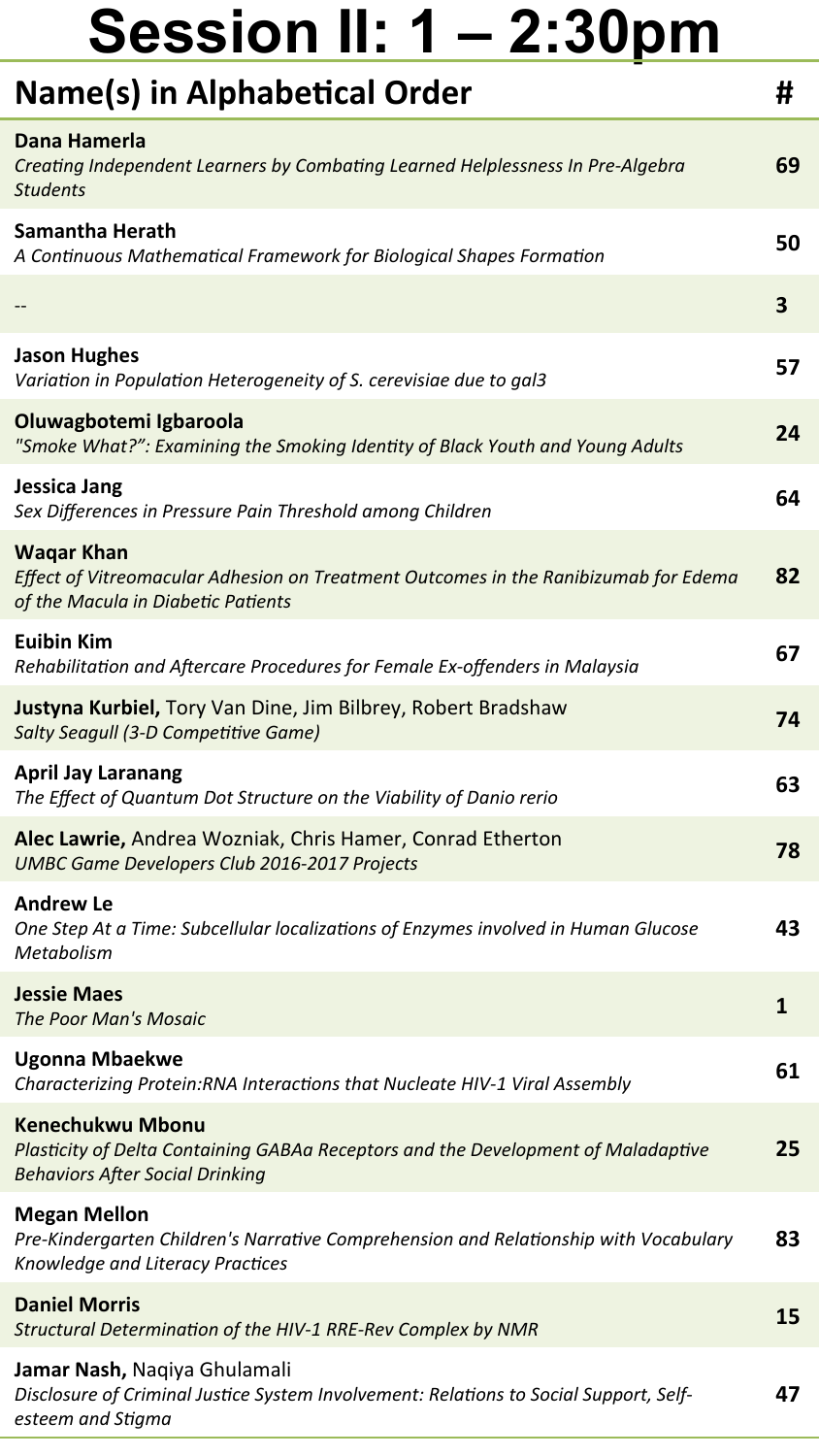| Name(s) in Alphabetical Order                                                                                                                          | #  |
|--------------------------------------------------------------------------------------------------------------------------------------------------------|----|
| <b>Melissa Nunn</b><br><b>Utilizing Elements of Art in Second Grade</b>                                                                                | 72 |
| Austin Pagano, Kenny Wong, Yasmine Pierce, Vincent Lay<br><b>RGB Something</b>                                                                         | 75 |
| <b>Goureesh Paranjpe</b><br><b>Textual Connections Beyond the Classroom</b>                                                                            | 7  |
| <b>Nisarga Patel</b><br>RpackageR: Creating a Web Community of Researchers, Statisticians Around R Packages                                            | 42 |
| Vidisha Patwardhan<br>Investigating the Relation Between Demographic Factors and Prescription Medication<br>Adherence for Alcohol Dependence           | 34 |
| <b>Trevor Pitts</b><br>Gender and Ethnic Differences in Contingent Self-Worth                                                                          | 53 |
| <b>Mikhail Plungis</b><br>Constraining Automated Metabolic and Regulatory Inference Algorithms with Predicted<br><b>Enzymatic Reactions</b>            | 16 |
| <b>Tatiana Rodriguez</b><br>5' Start Site Heterogeneity of the HIV-1 RNA                                                                               | 68 |
| <b>Kathryn Ross</b><br>Correlates of Community Based Programs for Justice Involved Women                                                               | 20 |
| <b>Michael Rowley</b><br>Estimating the Population Size of the Bahama Oriole: Robust Statistical Analysis of a<br><b>Critically Endangered Species</b> | 19 |
| <b>Adelaide Ruekgauer</b><br>The Effects of Interventions on Cover Letter Writing Skills for Individuals with Intellectual<br><b>Disability</b>        | 30 |
| <b>Mariah Salcedo</b><br>The Age of Marriage and Future Contraceptive Use in Tanzania                                                                  | 55 |
| <b>Ressa Reneth Sarreal</b><br>Development of LIDAR-based, Autonomous Agricultural Robot Guidance System for<br><b>Sorghum Bicolor Navigation</b>      | 37 |
| <b>Jamshaid Shahir</b><br>Studying Cell Polarization Using a Stochastic Simulation Algorithm                                                           | 2  |
| Sabrina Shakoor<br>Growth in Mastering the International Baccalaureate Molecular Biology Cirricula                                                     | 38 |
| <b>Emily Slaby</b><br>Enhancing Anti-tumor Responses through Membrane-inserting TLR2 Ligands                                                           | 49 |
| <b>Amelia Smith</b><br>Characterizing Roles of fas2 and fas3 Genes in Cell Migration                                                                   | 71 |
| <b>Sigfredo Soto-Diaz</b><br>Numerical Modeling of the Gamma-Ray Emission Detected from Extragalactic<br>Relativistic Jets                             | 70 |